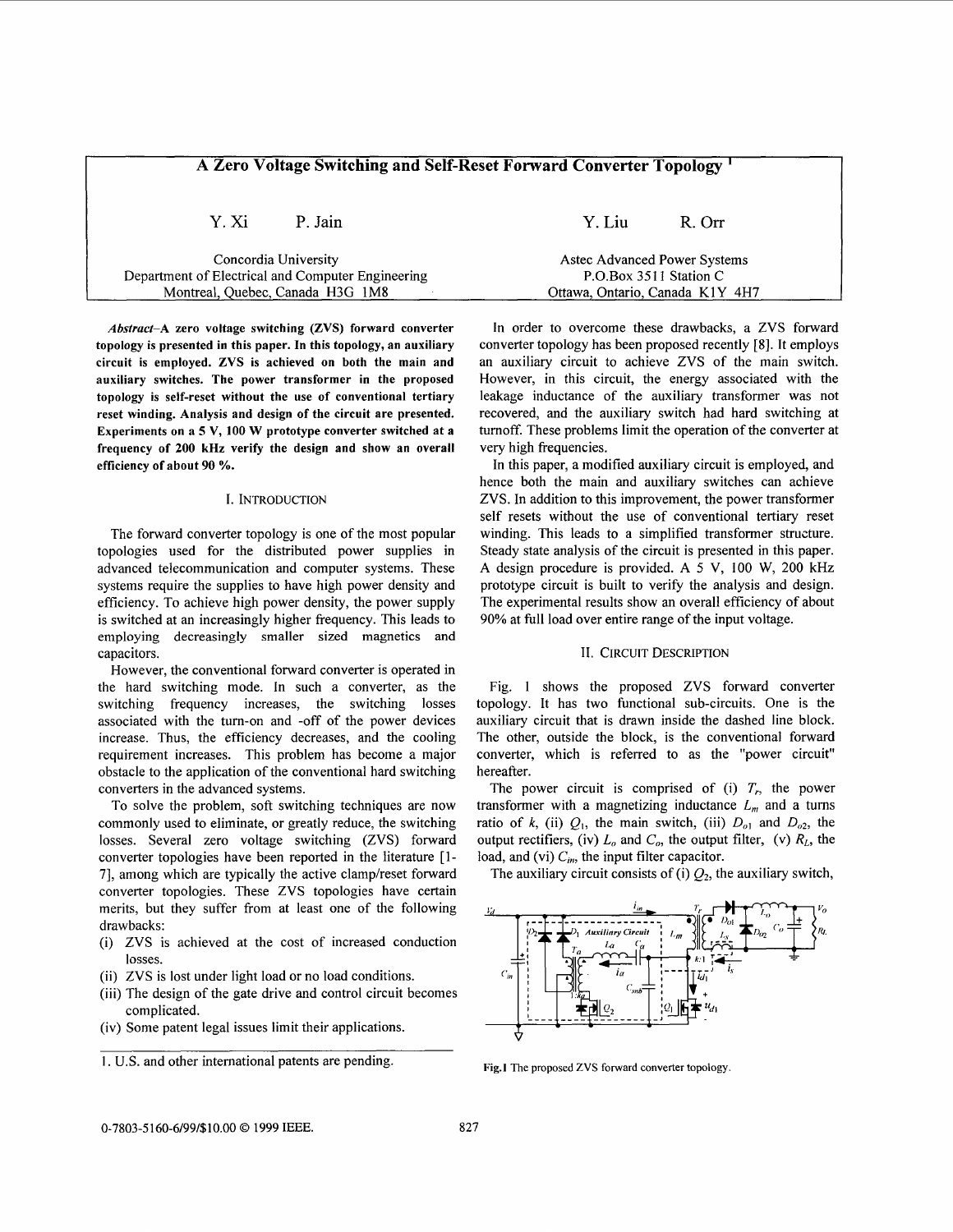(ii)  $C_{\text{sub}}$ , a snubber capacitor for the main switch, (iii)  $L_s$ , a current limit inductor, which is inserted into the secondary side of  $T_r$ , (iv)  $L_a$  and  $C_a$ , a resonant bank, (v)  $T_a$ , a centertapped auxiliary transformer with a turns ratio of  $k_a$ , and (vi)  $D_1$  and  $D_2$ , two auxiliary rectifiers.

The auxiliary circuit has a threefold function: (i) it provides ZVS of the main switch  $Q_1$  both at turn-on and turn-off, thereby eliminating the switching losses of  $Q_1$ , (ii) it provides zero current switching (ZCS) of the auxiliary switch *Q2* at turn-on and ZVS at turn-off, thereby eliminating the switching losses of  $Q_2$ , and (iii) it resets the core of the transformer *T,.* 

## **111.** OPERATING **PRINCIPLE**

Fig.2 shows key waveforms that highlight the operating principle of the proposed converter topology in Fig. 1. The steady state operation of the circuit can be divided into six intervals in each switching cycle. Before each interval is described, the following assumptions are made:

- (i) the circuit has already reached the steady state operation and it outputs the rated power  $P<sub>o</sub>$  at the nominal output voltage  $V<sub>o</sub>$  and constant input voltage  $V<sub>d</sub>$ ,
- (ii)  $k_a \ll 1$ , and  $L_m \gg L_a$ ,
- (iii) the values of  $L<sub>o</sub>$  and  $C<sub>o</sub>$  are fairly large and can be considered infinite,
- (iv) ON resistance of each switch is zero,
- (v) the capacitors, inductors and transformers are lossless, and
- (vi) all diodes are ideal devices.
- *A. Interval* **1**

At the beginning of this interval,  $t = 0$  and  $Q_2$  is turned on. A zero current switching (ZCS) is achieved in  $Q_2$  as it is in series with  $L_a$ . A resonant network is formed with  $C_{sub}$ ,  $C_a$ ,  $L_a$ ,  $T_r$  and  $L_s$ .

Fig. 3.a shows the equivalent circuit of this network. A resonant current builds up in the auxiliary circuit. By this current,  $C_{snb}$  is discharged through  $C_a$ ,  $L_a$ ,  $T_a$  and  $Q_2$ . This discharging current feeds energy back into the input dc line via  $T_a$  and  $D_1$ .

The drain to source voltage  $u_{d1}$  of  $Q_1$  satisfies the following equation

$$
\alpha \frac{d^4 u_{d1}(t)}{dt^4} + \beta \frac{d^2 u_{d1}(t)}{dt^2} + u_{d1}(t) = V_d \tag{1}
$$

where

$$
\alpha = L_a C_a L_e C_{sub}
$$
\n
$$
\beta = L_e (C_{sub} + C_a) + L_a C_a
$$
\n(2)

$$
3 = L_e \left( C_{sub} + C_a \right) + L_a C_a \tag{3}
$$

and  $L_e$  is the equivalent value of the paralleled  $L_m$  and  $L_s$ seeing from the primary side of *T,,* and it is defined as



**Fig. 2 Key waveforms** (not to **scale in magnitude).** 

$$
L_e = \frac{k^2 L_s L_m}{k^2 L_s + L_m} \approx k^2 L_s
$$
 (4)

The solution of (1) is found to be

 $u_{d1}(t) = V_d + a_1 \cos \omega_1 t + a_2 \sin \omega_1 t + a_3 \cos \omega_2 t + a_4 \sin \omega_2 t$ *(5)* 

where

$$
\omega_1 = \frac{1}{2} \sqrt{\frac{2\beta + 2\sqrt{\beta^2 - 4\alpha}}{\alpha}} \approx \sqrt{\frac{\beta}{\alpha}}
$$
 (6)

$$
\omega_2 = \frac{1}{2} \sqrt{\frac{2\beta - 2\sqrt{\beta^2 - 4\alpha}}{\alpha}} \approx \frac{1}{\sqrt[4]{\alpha}} \tag{7}
$$

$$
\begin{bmatrix} a_1 \\ a_2 \\ a_3 \\ a_4 \end{bmatrix} = \begin{bmatrix} 1 & 0 & 1 & 0 \\ 0 & \omega_1 & 0 & \omega_2 \\ -\omega_1^2 & 0 & -\omega_2^2 & 0 \\ 0 & -\omega_1^3 & 0 & -\omega_2^3 \end{bmatrix}^{-1} \begin{bmatrix} u_{d1}(0) - V_d \\ \dot{u}_{d1}(0) \\ \ddot{u}_{d1}(0) \\ \ddot{u}_{d1}(0) \end{bmatrix}
$$
 (8)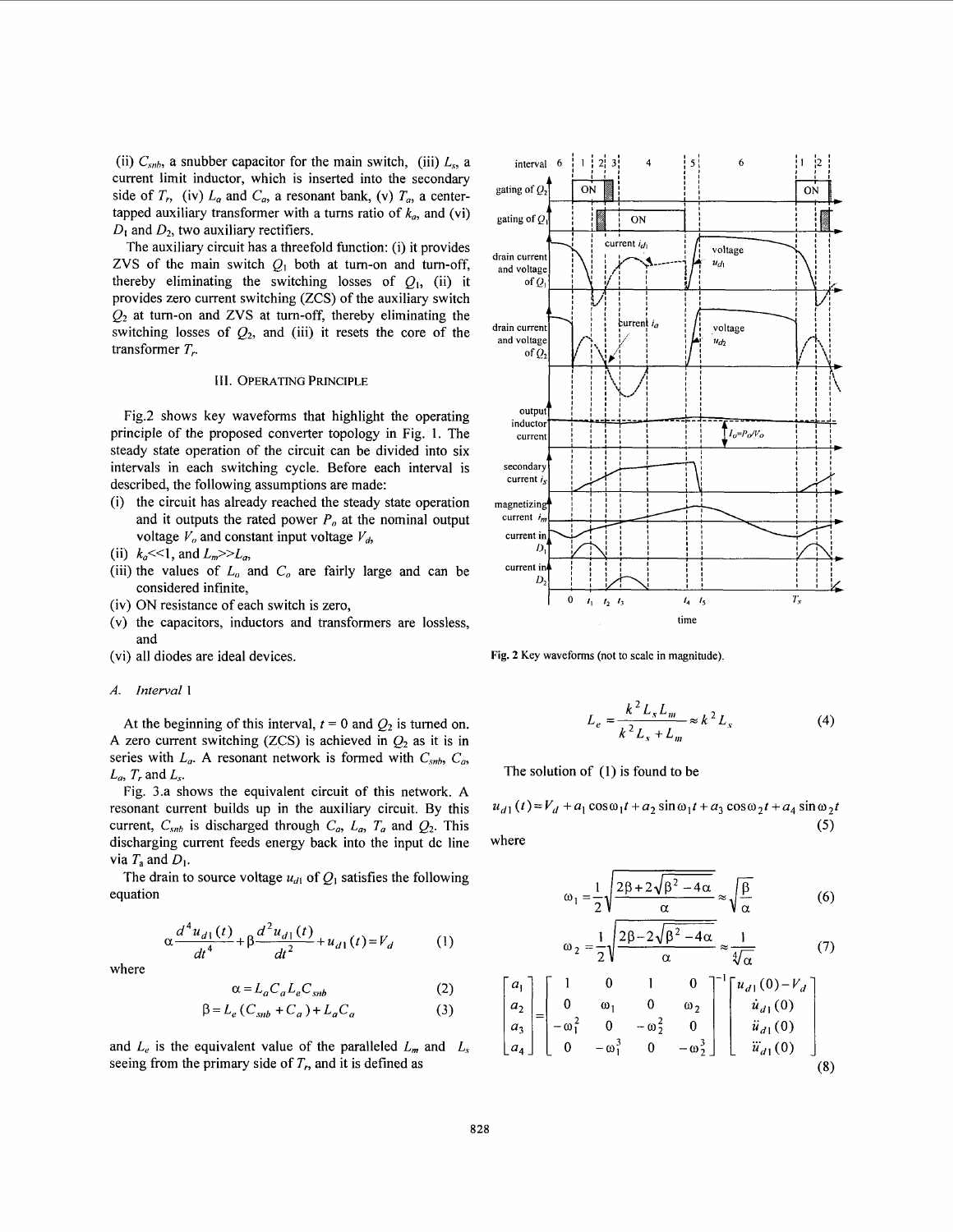





**a.** Equivalent circuit during Interval 1. **b.** Equivalent circuit during Interval 2.



**d.** Equivalent circuit during Interval 4. **e.** Equivalent circuit during Interval 5.



**c. Equivalent circuit during Interval 3** 



**f. Equivalent circuit during Interval** *6.* 

**Fig. 3 Equivalent circuits seen from the primary side of the power transformer in each interval.** 

By proper design,  $u_{d1}$  will decrease. When  $u_{d1}$  is lower than  $V_d$ ,  $L_m$  starts to see a positive voltage that is  $V_d$ - $u_{d1}$ , and the magnetizing current starts to rise. Its change is governed by

see a positive voltage that is 
$$
V_d \cdot u_{d1}
$$
, and the  
ent starts to rise. Its change is governed by  

$$
L_m \frac{di_m(t)}{dt} = V_d - u_{d1}(t)
$$
(9)

The secondary current rises in the similar fashion as (9).

The positive primary winding voltage increases as  $C_{sub}$ continues discharging, and it is coupled to the secondary side of  $T_r$ . Therefore,  $D_{o1}$  becomes forward biased. Owing to  $L_s$ , the current flowing through  $D_{01}$  can only rise slowly. This secondary current is reflected back into the primary side. The value of  $L_s$  can be so selected that this reflected current can be limited and thus *Csnh* can be discharged completely by the end of this interval.

Similarly,  $u_a$ , the voltage of  $C_a$ , is governed by

$$
\alpha \frac{d^4 u_a(t)}{dt^4} + \beta \frac{d^2 u_a(t)}{dt^2} + u_a(t) = (1 - k_a) V_d \tag{10}
$$

and its solution has a similar form as of (5).

The current in the auxiliary circuit is determined by

$$
i_a(t) = C_a \frac{du_a(t)}{dt} \tag{11}
$$

A current equal to  $k_a i_a(t)$  flows through the secondary winding of  $T_a$  and  $D_1$ , feeding back the energy into the input **dc** line.

During this interval,  $D_{02}$  is in freewheeling of the inductor current in  $L_o$ . At the end of this interval,  $t = t_1$ , and  $u_{d}(t_1) = 0$ ,  $u_a = u_a(t_1)$  and  $i_a = i_a(t_1)$ .

# *B. Interval* 2

At the beginning of this interval,  $t = t_1$ ,  $C_{sub}$  is totally discharged. Forced by  $L_a$ , the resonant current  $i_a$  must continue in the same direction. Fig. 3.b shows the equivalent circuit of this interval.

It is found that

$$
u_{a}(t) = [u_{a}(t_{1}) + k_{a}V_{d}] \cos \omega_{3} (t - t_{1})
$$
  
+  $i_{a}(t_{1}) \sqrt{\frac{L_{a}}{C_{a}}} \sin \omega_{3} (t - t_{1}) - k_{a}V_{a}$  (12)  

$$
i_{a}(t) = -[u_{a}(t_{1}) + k_{a}V_{d}] \sqrt{\frac{C_{a}}{L_{a}}} \sin \omega_{3} (t - t_{1})
$$
 (13)  
+  $i_{a}(t_{1}) \cos \omega_{3} (t - t_{1})$ 

where

$$
\omega_3 = 1 / \sqrt{L_a C_a} \tag{14}
$$

A current equal to  $k_a i_a(t)$  flows through the secondary winding of  $T_a$  and  $D_1$ , feeding back the energy into the input dc line.

As  $i_a$  flows, the body diode of  $Q_1$  starts to conduct, clamping the drain voltage of  $Q_1$  at zero volts. Hence,  $Q_1$  can be turned on under ZVS at any instant between  $t_1$  and  $t_2$ .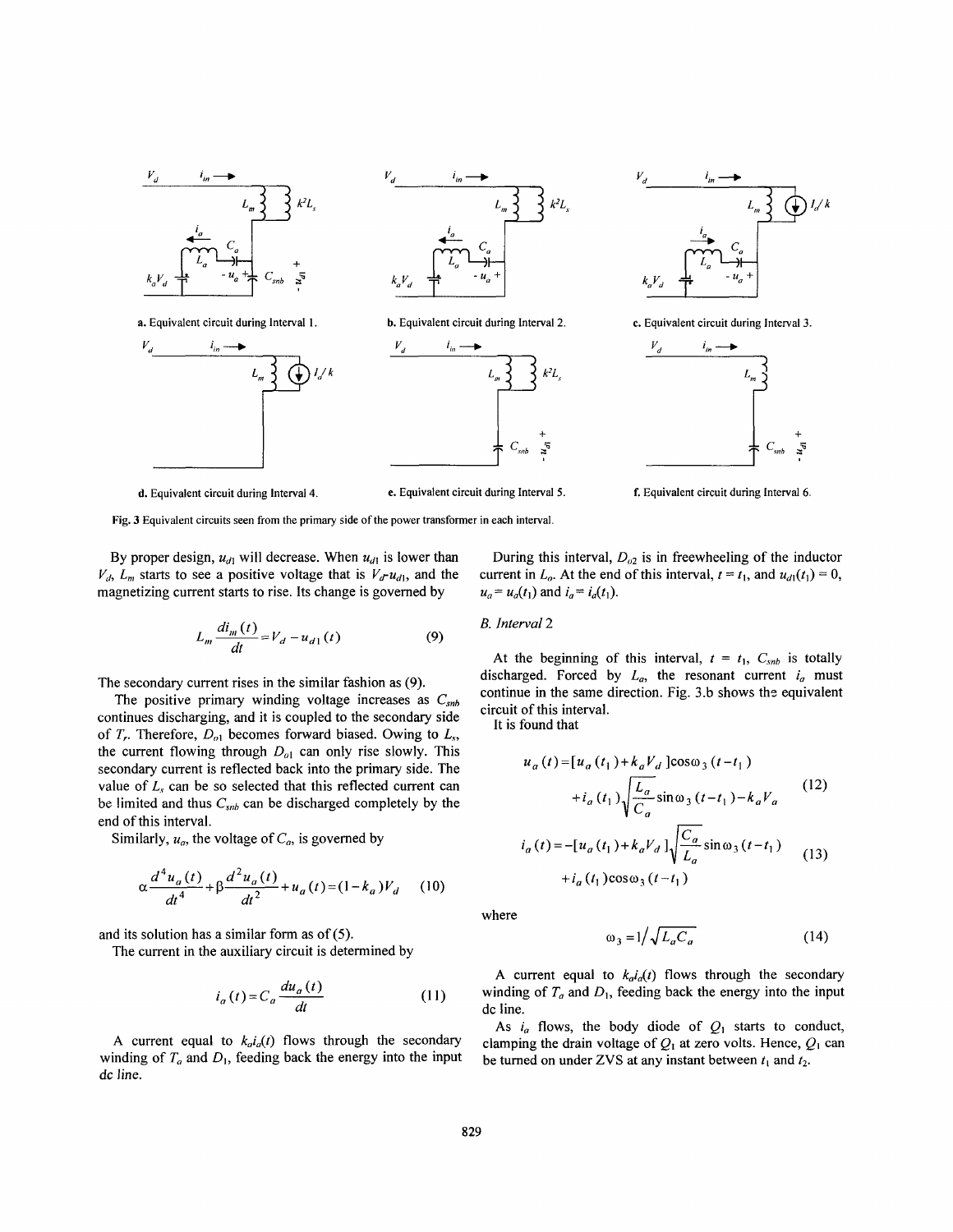Now,  $L_m$  sees a constant voltage  $V_d$ , and the magnetizing current rises linearly, as determined by (9). So does the secondary current  $i<sub>s</sub>$  that is also the current in  $L<sub>s</sub>$ .

During this interval,  $D_{02}$  is in freewheeling of part of the inductor current in  $L_0$ . At the end of this interval,  $t = t_2$ , and  $i_a(t_2) = 0$ , and  $u_a$  rises to  $u_a(t_2)$ .

## *C. Interval 3*

At the beginning of this interval,  $t = t_2$ , the resonant current  $i_a$  in the auxiliary circuit crosses zero and it reverses its flowing direction. Fig. 3.c shows the equivalent circuit of this interval.

It is found that

$$
u_a(t) = [u_a(t_2) - k_a V_d] \cos \omega_3 (t - t_2) + k_a V_a
$$
 (15)  

$$
i_a(t) = -[u_a(t_2) - k_a V_d] \sqrt{\frac{C_a}{L_a}} \sin \omega_3 (t - t_2)
$$
 (16)

A current equal to  $k_d$ *i<sub>d</sub>*(*t*) flows through  $T_a$  and  $D_2$ . The energy stored in  $C_a$  and  $L_a$  during the first two intervals is now fed back into the input dc line.  $Q_2$  sees a negative drain current. Then,  $Q_2$  can be turned off under ZVS at or shortly a after  $t = t_3$ , as its body diode conducts and clamps its drain voltage at zero.

 $L<sub>m</sub>$  continues to see a constant voltage. The magnetic current is increasing linearly as governed by **(9).** So is the secondary current *i<sub>s</sub>*.

During this interval, the reversed  $i_a$  continues.  $D_{02}$  is in freewheeling of part of the inductor current in  $L<sub>o</sub>$ . At the end of this interval,  $t = t_3$ , and  $i_s(t_3) = P_o/V_o$ .

### *D. Interval* 4

At the beginning of this interval,  $t = t_3$ , the secondary current  $i_s$  reaches the value of the inductor current in  $L_o$ .  $D_{o2}$ becomes reverse biased.  $D_{01}$  conducts the total inductor current in  $L<sub>o</sub>$ . From now onwards, the power circuit transfers the power from the input line to the load in the same way as in a conventional forward converter. Fig. 3.d shows the equivalent circuit of this interval.

During this interval, the reversed resonant current  $i_a$  in the auxiliary circuit reaches zero Amperes again. As  $Q_2$  is off, this current cannot cross zero and it is stopped.

At the end of this interval,  $t = t_4$ , and the duty ratio of the main switch is completed to regulate the output voltage.

# *E. Interval 5*

At the beginning of this interval,  $t = t_4 Q_1$  is turned off.  $C_{sub}$ slows down the rate of rise of the drain voltage  $u_{d1}$ . This helps in achieving a near ZVS turn-off of *Q,.* Fig. 3.e shows the equivalent circuit of this interval.

When  $u_{d1}$  rises above the value of  $V_{d}$ ,  $L_m$  starts to see a negative voltage. Thus, the magnetizing current starts to decrease.

The negative voltage is coupled to the secondary side of *T,.*  The current in  $L_s$ ,  $i_s$ , starts to decrease. As the current in  $L_a$  is almost constant,  $D_{02}$  is forced to conduct. Both  $D_{01}$  and  $D_{02}$ now conduct simultaneously until current through  $L<sub>s</sub>$  becomes zero. The simultaneous conduction of  $D_{o1}$  and  $D_{o2}$  places the  $L<sub>s</sub>$  across the secondary of  $T<sub>r</sub>$ ,  $L<sub>s</sub>$  and  $C<sub>sub</sub>$  undergo a resonance through the coupling of  $T_r$ . As long as  $i_s$  flows, it continues to charge  $C_{sub}$  through  $T_r$ , and  $u_{d1}$  continues rising.

It is found that

$$
u_{d}(t) = V_d - V_d \cos \omega_4 (t - t_4) + \frac{P_o}{kV_o} \sqrt{\frac{L_e}{C_{sub}}} \sin \omega_4 (t - t_4)
$$
\n(17)

$$
i_{s}(t) = -V_{d} \sqrt{\frac{C_{sub}}{L_{s}}} \sin \omega_{4} (t - t_{4}) + \frac{P_{o}}{V_{o}} \cos \omega_{4} (t - t_{4})
$$
\n(18)

where

$$
\omega_4 = 1 / \sqrt{L_e C_{sub}} \tag{19}
$$

The magnetizing current is govemed by (9).

### *F. Interval 6*

At the beginning of this interval,  $t = t_5$ ,  $i_s$  reaches zero and  $u_{d1}$  reaches the peak,  $u_{d1}(t_5)$ . Blocked by  $D_{d1}$ ,  $i_s$  cannot cross zero and continue in resonance. Thus, only  $L_m$  and  $C_{smb}$ undergo a resonance. As  $L_m$  still sees a negative voltage, the magnetizing current continues to decrease, as governed by **(9).** Fig. 3.f shows the equivalent circuit of this interval.

It is found that,

$$
u_{d|} (t) = V_d - [u_{d|} (t_5) - V_d ] \cos \omega_5 (t - t_5)
$$
  
+  $i_m (t_5) \sqrt{\frac{L_m}{C_{mb}}} \sin \omega_5 (t - t_5)$  (20)

where

$$
\omega_5 = 1 / \sqrt{L_m C_{sub}} \tag{21}
$$

During this interval,  $D_{02}$  is in freewheeling of the total inductor current in  $L_o$ . At the end of this interval,  $t = T_s$ , this switching cycle is completed and another cycle starts. The magnetizing current returns to the same value as at the beginning of this cycle. Thus, the core is reset.

## IV. DESIGN PROCEDURE

The design for the power circuit is not repeated in the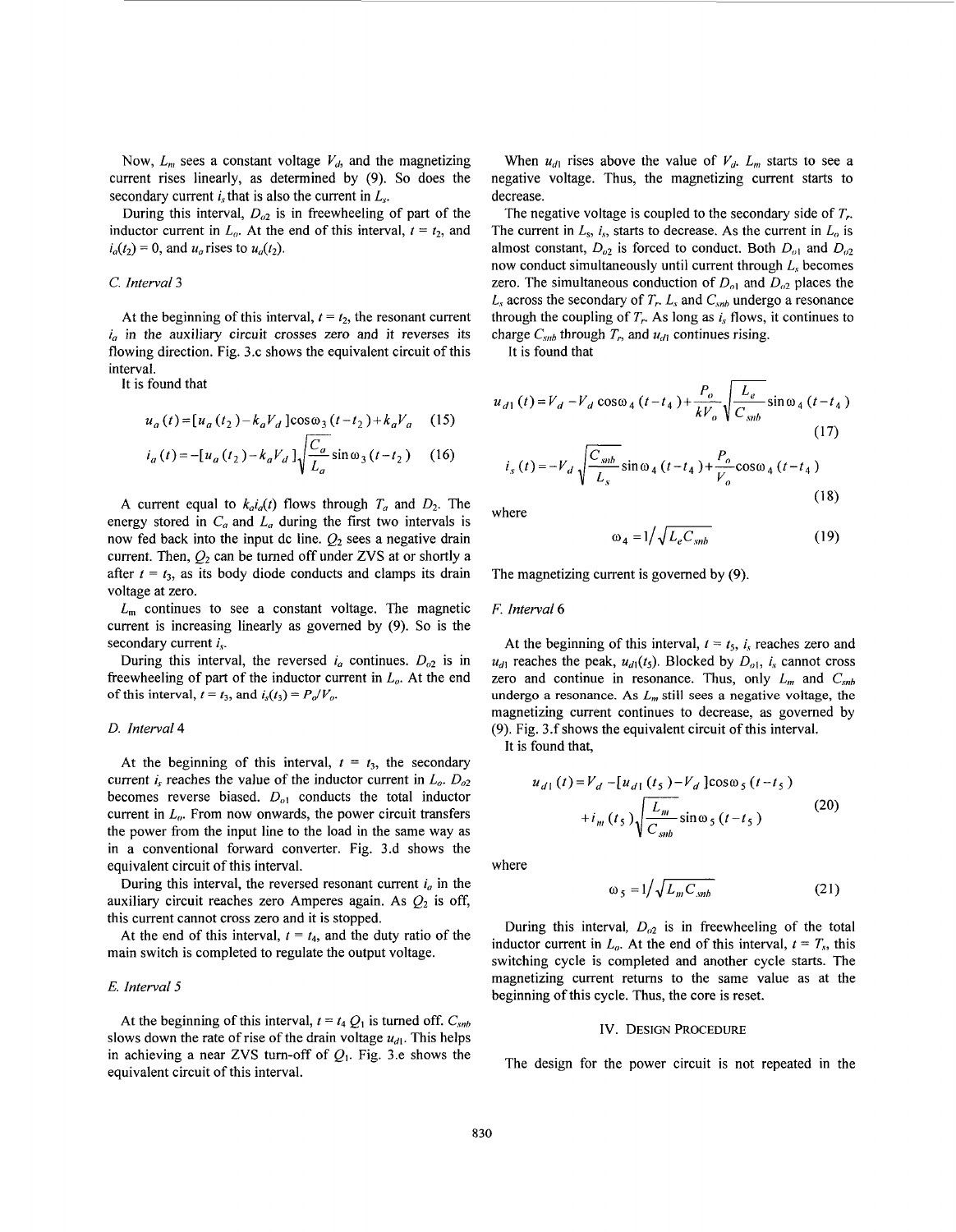paper, as it is extensively discussed in the literature.

The following parameters are assumed known: (i)  $V_{d,min}$ and  $V_{d \text{max}}$ , the minimal and maximal input voltage, (ii)  $D_{\text{max}}$ and  $D_{min}$ , the maximum and minimum duty ratio of  $Q_1$ , (iii)  $f_s$ ,  $D$ . Selection of  $L_a$  and the switching frequency, (iv)  $L_m$ , the magnetizing inductance  $D$ . Selection of  $L_a$  and of  $T_r$ , (v) *k*, the turns ratio of  $T_r$ , (vi)  $V_o$ , the nominal output voltage, and (vi)  $P_o$ , the rated output power.<br>The reversed  $i_a$  in the auxiliary circuit during Interval 3<br>checked *is property its property* interval and *s* and (vi)  $P_o$ , the rated output power.

# *A.* Selection of  $L_s$

As stated previously,  $L<sub>s</sub>$  is introduced to limit the rate of rise of the secondary current in Intervals *1* and *2.* However, it will reduce the effective duty ratio of  $Q_1$  in Interval 3. To limit this duty ratio reduction,  $L_s$  should be limited by:

$$
L_s \le \frac{V_{d\min} V_o}{k f_s P_o} \Delta_d
$$
 (22)

where  $\Delta_d$  is the allowable reduction of the effective duty ratio. Usually this reduction should be limitted under 0.1.

On the other hand, the residual energy in  $L_s$  when  $Q_1$  is turned off must be large enough to reset the core. Thus,  $L<sub>s</sub>$ should also be limited by:

$$
L_s \ge \frac{D_{\text{max}}^2 V_{d\text{min}}^2 V_o^2}{2 f_s^2 P_{\text{onin}}^2 L_m}
$$
 (23)

where  $P_{\text{o min}}$  is the minimal output power above which self reset can be achieved in *T,.* 

limitation either for selecting  $L_m$  or for workable range of the **A** switch with low on-resistance and low inherent output power level. capacitance should be selected for *Q2.* The' voltage rating of If  $L_s$  is selected only on basis of  $(22)$ , then  $(23)$  sets a

# *B. Selection of D<sub>aux</sub>* by (13).

The duty ratio  $D_{aux}$  of the auxiliary switch is fixed and it should be limited by

$$
D_{\text{aux}} \le (1 - 2D_{\text{max}}) \tag{24}
$$

# *C. Selection of* **C,y,h**

From (17), it is seen that  $C_{\text{sub}}$  determines the rises time of the drain-to-source voltage of  $Q_1$  at its turn-off. Limiting  $u_{d1}$ below  $V_d$  within the required rise time  $t_r$ ,  $C_{sub}$  should be limited by:

$$
C_{sub} \ge \frac{P_o t_r}{k V_o V_{dmin}} \tag{25}
$$

 $2D_{\text{max}}$  and  $D_{\text{aux}}$  in one cycle. This limits  $C_{\text{sub}}$  by

$$
C_{sub} \le \frac{P_o}{2kV_oV_{d\min}} (1 - 2D_{\max} - D_{aux})
$$
 (26)

should complete its negative half cycle resonance within that interval. Hence, the foliowing equation should be satisfied:

$$
C_a \le \frac{D_{\min}^2}{\pi^2 f_s^2 L_a} \tag{27}
$$

On the other hand,  $(11)$  and  $(13)$  indicate that  $L_a$  should be selected a large value in order to reduce the magnitude of the resonant current and hence the conduction losses in  $Q_2$ .

In order to achieve ZVS in  $Q_1$ ,  $u_{d1}$  must reach zero Volts in Interval 1. (5) and (8) indicate that  $L_a$  is dependent on  $C_{sub}$ ,  $L_s$ , and  $D_{aux}$ . The value of  $L_a$  can be found by numerical method. Fig. 4 shows an example of the design curves to select  $L_a$ .

# *E. Selection of To*

The turns ratio  $k_a$  of  $T_a$  should be small to limit the reflected voltage of  $V_d$  seen on the primary side of  $T_a$ . Otherwise, this voltage, which is against the discharging current *i<sub>a</sub>* in Interval 1, would become significant,  $C_{snb}$  could not be completely discharged, and ZVS would be lost in  $Q_1$ .

## *F. Selection of Q2*

 $Q_2$  should be the same as  $Q_1$ . The current rating is determined



However, the rise time should not exceed the gap left by Fig. 4 An example of design curves for selecting  $L_a$ , as a function of  $C_{smb}$ ,  $L_s$ <br>and  $D_{aux}$ . In this example,  $V_{dmax} = 60 \text{ V}, f_s = 200 \text{ kHz}, D_{min} = 0.2$ .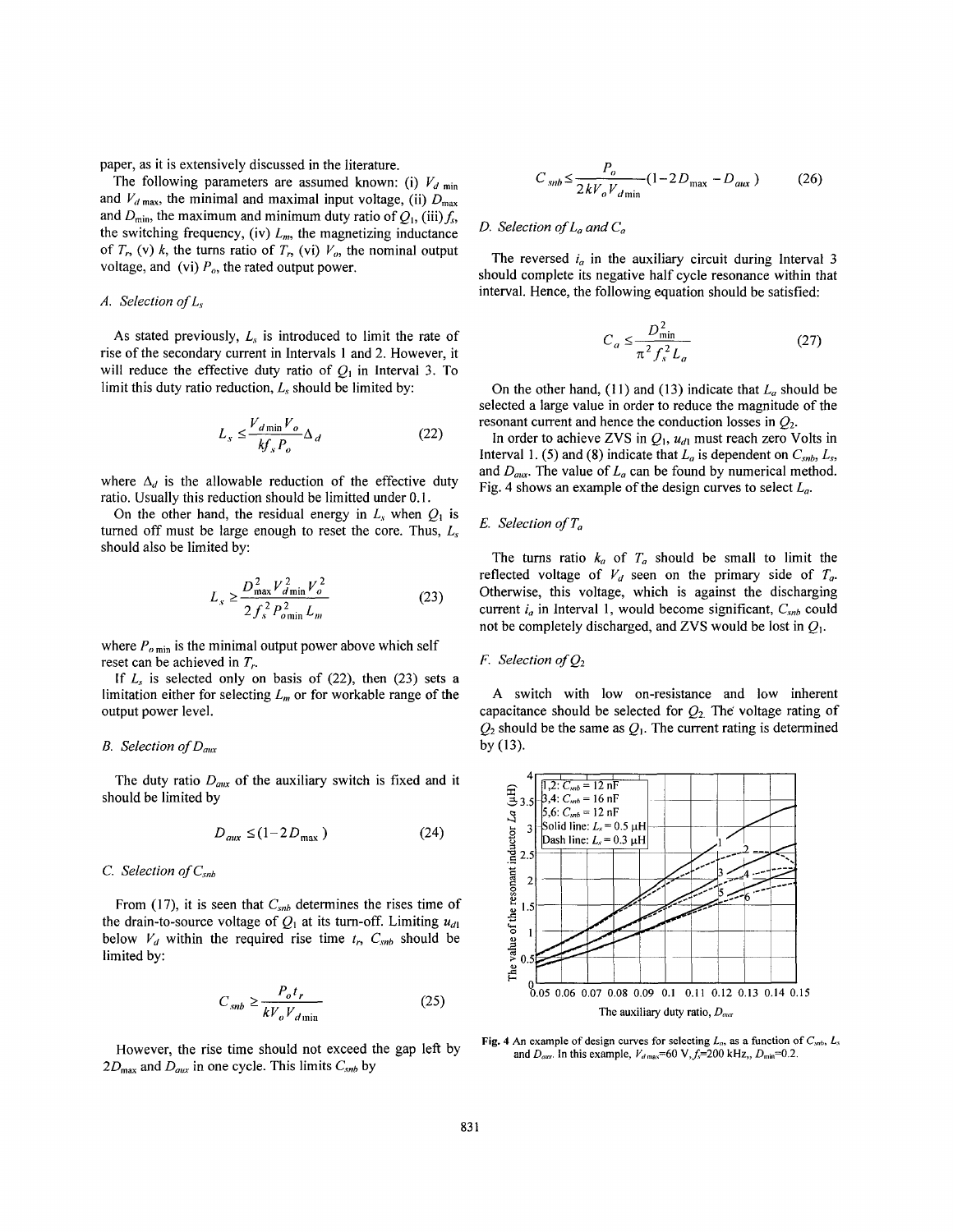

**Fig. 5** The prototype converter. It employs self-driven synchronous rectifiers reported in *[9].* The gate drives for synchronous rectifier *Do,* is generated by a winding coupled to  $T_r$ , and for  $D_{02}$  by a winding coupled to  $L_o$ .  $Q_3$  helps to fast turn off  $D_{o2}$ .  $D_{g2}$  blocks the excessive negative gate voltage during  $D_{02}$  is off and thus protects  $D_{02}$ .

| parameter                       |                             | parameter             |                        |
|---------------------------------|-----------------------------|-----------------------|------------------------|
| $V_{d \min}$ , $V_{i_0}$ max    | 35,60V                      | $C_{\rm in}$          | $100\mu F$             |
|                                 | $100W (V_e = 5V I_e = 20A)$ | $L_{\circ}/C_{\circ}$ | $12 \mu H / 400 \mu F$ |
| $D_{\text{min}}/D_{\text{max}}$ | 0.2 / 0.40                  |                       | <b>IRF640*</b>         |
| J s                             | 200kHz                      | $D_{o1}/D_{o2}$       | MTP75N05*              |
| L"                              | $160\mu H$                  | $\mathcal{Q}_3$       | <b>IRF510</b>          |
|                                 | 3:1                         | Controller            | <b>UC3855AN</b>        |
| $D_{\scriptscriptstyle\it env}$ | 0.1                         | k,                    | 1.7                    |
| $C_{\scriptscriptstyle\it sub}$ | 16nF                        | $\mathcal{Q}_2$       | <b>IRF634</b>          |
| L.C.                            | 1.5µH/66nF                  | $D_1, D_2$            | HFA08TB                |

**TABLE I**  PRINCIPAL PARAMETERS OF THE EXAMPLE CIRCUIT

# *G. Selection of D1 and 02*

 $D_1$  and  $D_2$  should be fast recovery diodes. Their voltage rating should be higher than  $2V_{d \text{ max}}$ , and their current rating should be higher than  $f_sC_{\rm shb}V_{d\rm max}$ .

### *H. Design Example*

**A** design example is given here. Fig. 5 shows the example circuit. Self-driven synchronous rectifiers that is reported in **[9]** are employed in the output stage of the circuit.

Table I shows the principal specifications and parameters of the power circuit and the auxiliary circuit of the prototype forward converter.

## v. EXPERIMENTAL AND SIMULATION RESULTS

**A** prototype of 5 V, 100 W circuit operated at 200 **kHz** has been built. The circuit is shown in Fig. 5 and the circuit parameters are shown in Table **I.** 

Fig. 6 shows typical simulation results. In 6.a, it is seen that the magnetizing current retums to the same point after each cycle, i.e., *T,* achieves self reset. In 6.b and c, it is seen that ZVS is achieved in both the main and auxiliary switches.

Fig. 7 shows the experimental waveforms of the main switch  $Q_1$  under different operating conditions. It is seen clearly that **ZVS** is always achieved in *Q,.* 



**a.** Magnetizing current of the power transformer (Scale: 10V/div., 0.5A/div.).



**b.** Key waveforms of auxiliary switch (Scale: 40 V/div., 5 A/div.).



**c.** Key waveforms of main switch (Scale: 40 V/div., 5 A/div.).

**Fig. 6** Simulation results: key waveforms. Simulation conditions are:  $V_d$  = 50 V,  $f_s$ =200 kHz,  $P_o$ =90W.



**Fig. 7** Experimental waveforms of the main switch.  $f<sub>s</sub>=200$  kHz, high line  $V_d = 55$  V, low line  $V_d = 35$  V, full load  $P_o = 90$ W, and light load  $P<sub>o</sub>=30W$ . Scales: vertical-5 V/div. for gating signal, 20 V/div. for drain voltage; horizontal: 1 µs/div.

d. high line light load. Top trace:

c. Low line light load. Top trace: d. high line light load. Top transitions. gating. Bottom: drain voltage.

0⊦